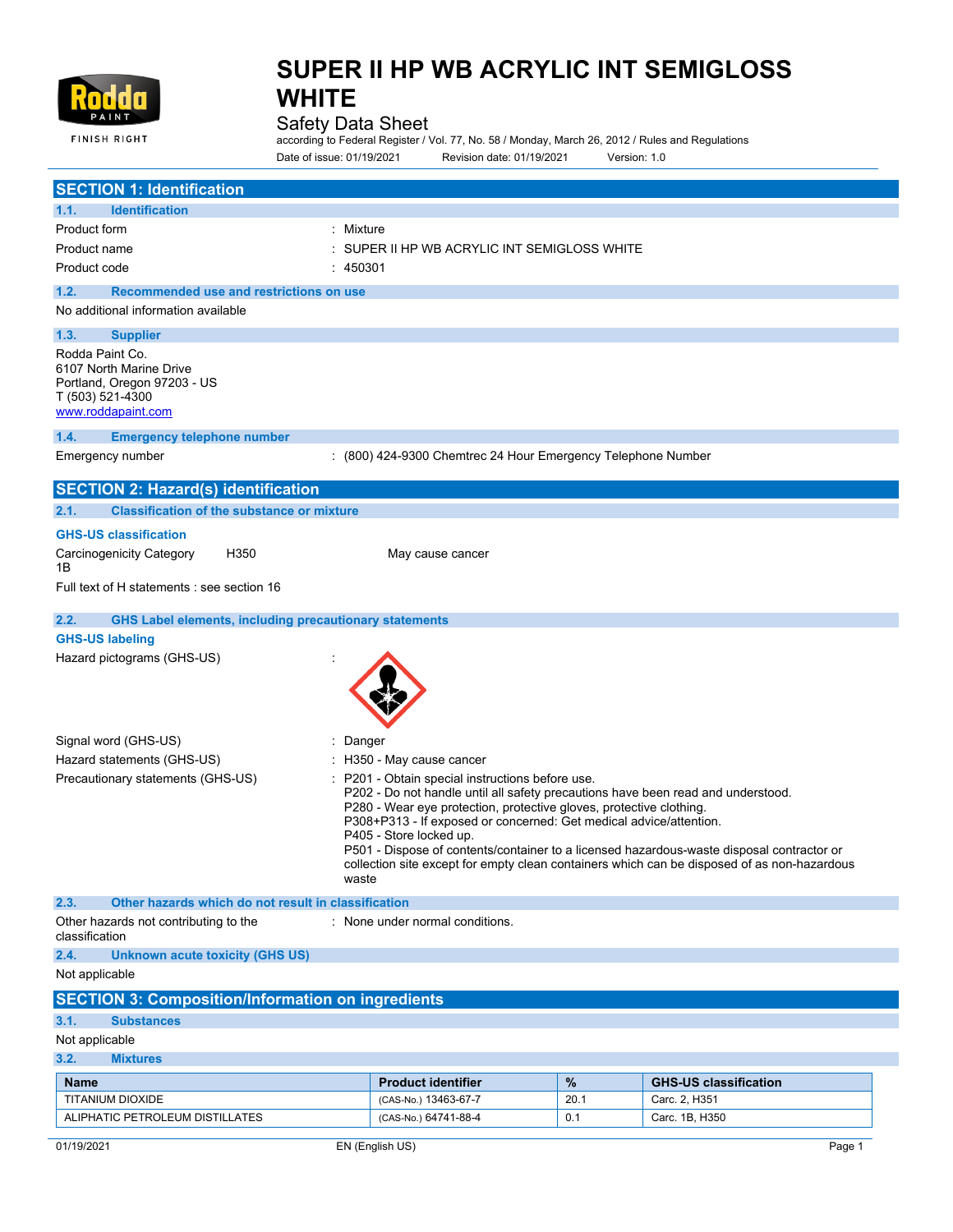Safety Data Sheet

according to Federal Register / Vol. 77, No. 58 / Monday, March 26, 2012 / Rules and Regulations

| <b>Name</b>  | <b>Product identifier</b> | $\%$ | <b>GHS-US classification</b>           |
|--------------|---------------------------|------|----------------------------------------|
| BENZOPHENONE | (CAS-No.) 119-61-9        | 0.1  | Carc. 2. H351<br>Aquatic Acute 3, H402 |

Full text of hazard classes and H-statements : see section 16

| <b>SECTION 4: First-aid measures</b>                                                            |                                                                                                                                                                                     |
|-------------------------------------------------------------------------------------------------|-------------------------------------------------------------------------------------------------------------------------------------------------------------------------------------|
| 4.1.<br><b>Description of first aid measures</b>                                                |                                                                                                                                                                                     |
| First-aid measures general                                                                      | : IF exposed or concerned: Get medical advice/attention.                                                                                                                            |
| First-aid measures after inhalation                                                             | : Remove person to fresh air and keep comfortable for breathing.                                                                                                                    |
| First-aid measures after skin contact                                                           | : Wash skin with plenty of water.                                                                                                                                                   |
| First-aid measures after eye contact                                                            | Rinse eyes with water as a precaution.                                                                                                                                              |
| First-aid measures after ingestion                                                              | : Call a poison center/doctor/physician if you feel unwell.                                                                                                                         |
| 4.2.<br>Most important symptoms and effects (acute and delayed)                                 |                                                                                                                                                                                     |
| No additional information available                                                             |                                                                                                                                                                                     |
| 4.3.<br>Immediate medical attention and special treatment, if necessary                         |                                                                                                                                                                                     |
| Treat symptomatically.                                                                          |                                                                                                                                                                                     |
| <b>SECTION 5: Fire-fighting measures</b>                                                        |                                                                                                                                                                                     |
| 5.1.<br>Suitable (and unsuitable) extinguishing media                                           |                                                                                                                                                                                     |
| Suitable extinguishing media                                                                    | : Water spray. Dry powder. Foam. Carbon dioxide.                                                                                                                                    |
| 5.2.<br>Specific hazards arising from the chemical                                              |                                                                                                                                                                                     |
| Reactivity                                                                                      | : The product is non-reactive under normal conditions of use, storage and transport.                                                                                                |
| Special protective equipment and precautions for fire-fighters<br>5.3.                          |                                                                                                                                                                                     |
| Protection during firefighting                                                                  | : Do not attempt to take action without suitable protective equipment. Self-contained breathing                                                                                     |
|                                                                                                 | apparatus. Complete protective clothing.                                                                                                                                            |
| <b>SECTION 6: Accidental release measures</b>                                                   |                                                                                                                                                                                     |
| 6.1.<br>Personal precautions, protective equipment and emergency procedures                     |                                                                                                                                                                                     |
| 6.1.1.<br>For non-emergency personnel                                                           |                                                                                                                                                                                     |
| Emergency procedures                                                                            | : Only qualified personnel equipped with suitable protective equipment may intervene.                                                                                               |
|                                                                                                 |                                                                                                                                                                                     |
| 6.1.2.<br>For emergency responders                                                              |                                                                                                                                                                                     |
| Protective equipment                                                                            | Do not attempt to take action without suitable protective equipment. For further information<br>refer to section 8 "Exposure controls/personal protection".                         |
| 6.2.<br><b>Environmental precautions</b>                                                        |                                                                                                                                                                                     |
| Avoid release to the environment. Notify authorities if product enters sewers or public waters. |                                                                                                                                                                                     |
| 6.3.<br>Methods and material for containment and cleaning up                                    |                                                                                                                                                                                     |
| Methods for cleaning up                                                                         | : Take up liquid spill into absorbent material. Notify authorities if product enters sewers or public                                                                               |
|                                                                                                 | waters.                                                                                                                                                                             |
| Other information                                                                               | Dispose of materials or solid residues at an authorized site.                                                                                                                       |
| 6.4.<br><b>Reference to other sections</b>                                                      |                                                                                                                                                                                     |
| For further information refer to section 13.                                                    |                                                                                                                                                                                     |
| <b>SECTION 7: Handling and storage</b>                                                          |                                                                                                                                                                                     |
| 7.1.<br><b>Precautions for safe handling</b>                                                    |                                                                                                                                                                                     |
| Precautions for safe handling                                                                   | : Ensure good ventilation of the work station. Obtain special instructions before use. Do not                                                                                       |
|                                                                                                 | handle until all safety precautions have been read and understood. Take all necessary<br>technical measures to avoid or minimize the release of the product on the workplace. Limit |
|                                                                                                 | quantities of product at the minimum necessary for handling and limit the number of exposed                                                                                         |
|                                                                                                 | workers. Provide local exhaust or general room ventilation. Wear personal protective                                                                                                |
|                                                                                                 | equipment. Floors, walls and other surfaces in the hazard area must be cleaned regularly.                                                                                           |
| Hygiene measures                                                                                | Separate working clothes from town clothes. Launder separately. Do not eat, drink or smoke<br>when using this product. Always wash hands after handling the product.                |
| 7.2.<br><b>Conditions for safe storage, including any incompatibilities</b>                     |                                                                                                                                                                                     |
| Storage conditions                                                                              | : Store locked up. Store in a well-ventilated place. Keep cool.                                                                                                                     |
|                                                                                                 |                                                                                                                                                                                     |
| 01/19/2021                                                                                      | EN (English US)<br>2/7                                                                                                                                                              |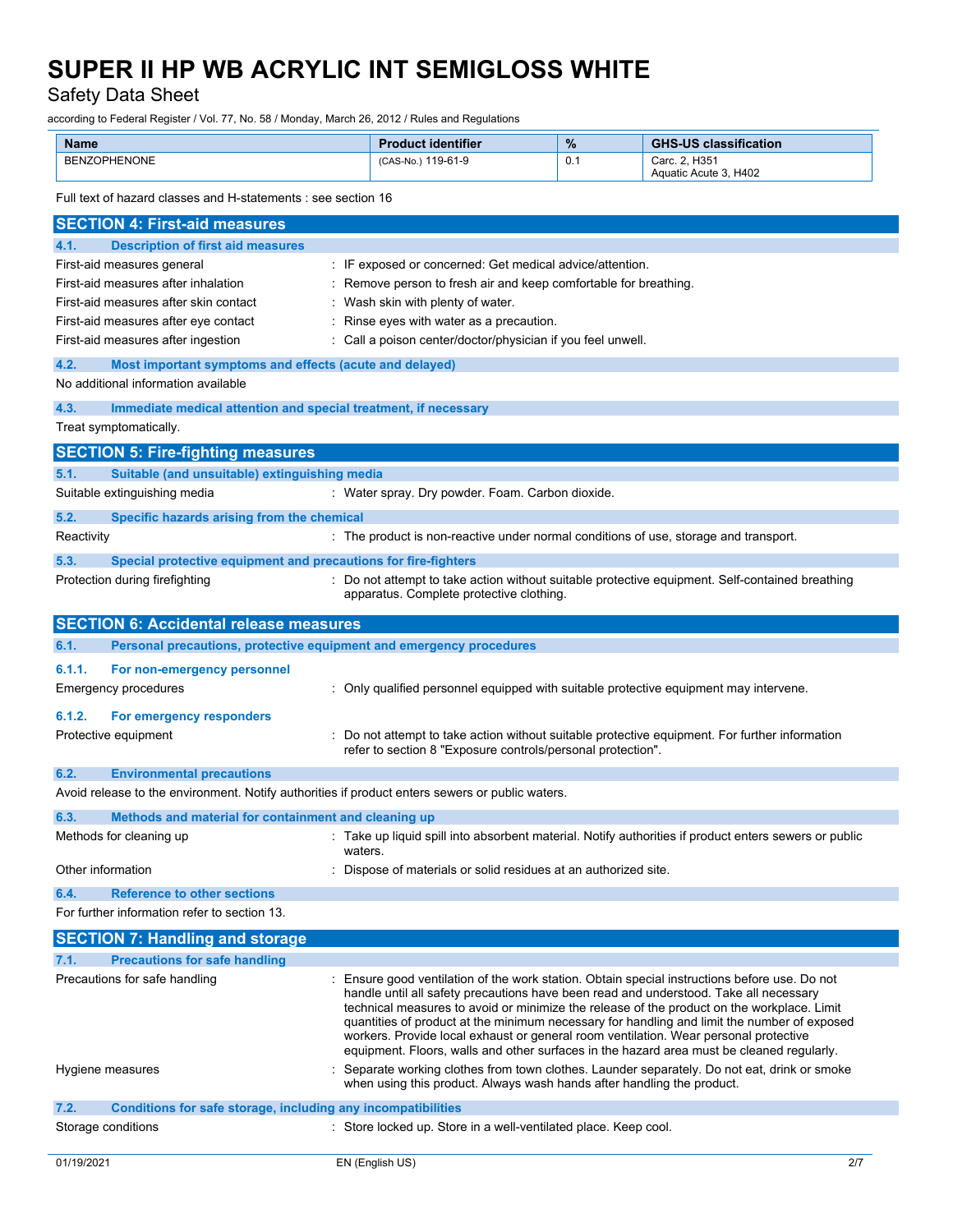## Safety Data Sheet

according to Federal Register / Vol. 77, No. 58 / Monday, March 26, 2012 / Rules and Regulations

| <b>SECTION 8: Exposure controls/personal protection</b> |                                                     |                                                                                                                    |  |  |  |
|---------------------------------------------------------|-----------------------------------------------------|--------------------------------------------------------------------------------------------------------------------|--|--|--|
| 8.1.<br><b>Control parameters</b>                       |                                                     |                                                                                                                    |  |  |  |
|                                                         | <b>ALIPHATIC PETROLEUM DISTILLATES (64741-88-4)</b> |                                                                                                                    |  |  |  |
| Not applicable                                          |                                                     |                                                                                                                    |  |  |  |
| BENZOPHENONE (119-61-9)                                 |                                                     |                                                                                                                    |  |  |  |
| <b>AIHA</b>                                             | WEEL TWA (mg/m <sup>3</sup> )                       | $0.5$ mg/m <sup>3</sup>                                                                                            |  |  |  |
| <b>TITANIUM DIOXIDE (13463-67-7)</b>                    |                                                     |                                                                                                                    |  |  |  |
| <b>ACGIH</b>                                            | ACGIH TWA (mg/m <sup>3</sup> )                      | 10 mg/m <sup>3</sup>                                                                                               |  |  |  |
| <b>OSHA</b>                                             | OSHA PEL (TWA) (mg/m <sup>3</sup> )                 | 15 mg/m <sup>3</sup> (total dust)                                                                                  |  |  |  |
| <b>IDLH</b>                                             | US IDLH $(mq/m3)$                                   | 5000 mg/m <sup>3</sup>                                                                                             |  |  |  |
| <b>NIOSH</b>                                            | NIOSH REL (TWA) (mg/m <sup>3</sup> )                | 2.4 mg/m <sup>3</sup> (CIB 63-fine)<br>0.3 mg/m <sup>3</sup> (CIB 63-ultrafine, including engineered<br>nanoscale) |  |  |  |

### **8.2. Appropriate engineering controls**

Environmental exposure controls : Avoid release to the environment.

Appropriate engineering controls : Ensure good ventilation of the work station.

### **8.3. Individual protection measures/Personal protective equipment**

### **Personal protective equipment:**

Safety glasses. Gloves. Protective clothing. Insufficient ventilation: wear respiratory protection.

### **Hand protection:**

Protective gloves

### **Eye protection:**

Safety glasses

### **Skin and body protection:**

Wear suitable protective clothing

### **Respiratory protection:**

Wear respiratory protection.

## **Personal protective equipment symbol(s):**



|                | <b>SECTION 9: Physical and chemical properties</b>    |                                                                                                                                                     |     |
|----------------|-------------------------------------------------------|-----------------------------------------------------------------------------------------------------------------------------------------------------|-----|
| 9.1.           | Information on basic physical and chemical properties |                                                                                                                                                     |     |
| Physical state |                                                       | : Liquid                                                                                                                                            |     |
| Color          |                                                       | : Mixture contains one or more component(s) which have the following colour(s):<br>Black. Colorless. white clear yellow red brown green Blue. brown |     |
| Odor           |                                                       | $:$ mild                                                                                                                                            |     |
| Odor threshold |                                                       | : No data available                                                                                                                                 |     |
| рH             |                                                       | $: 8.5 - 9.5$                                                                                                                                       |     |
| Melting point  |                                                       | $:$ Not applicable                                                                                                                                  |     |
| Freezing point |                                                       | : No data available                                                                                                                                 |     |
| Boiling point  |                                                       | : No data available                                                                                                                                 |     |
| Flash point    |                                                       | : $>$ 100 °C                                                                                                                                        |     |
| 01/19/2021     |                                                       | EN (English US)                                                                                                                                     | 3/7 |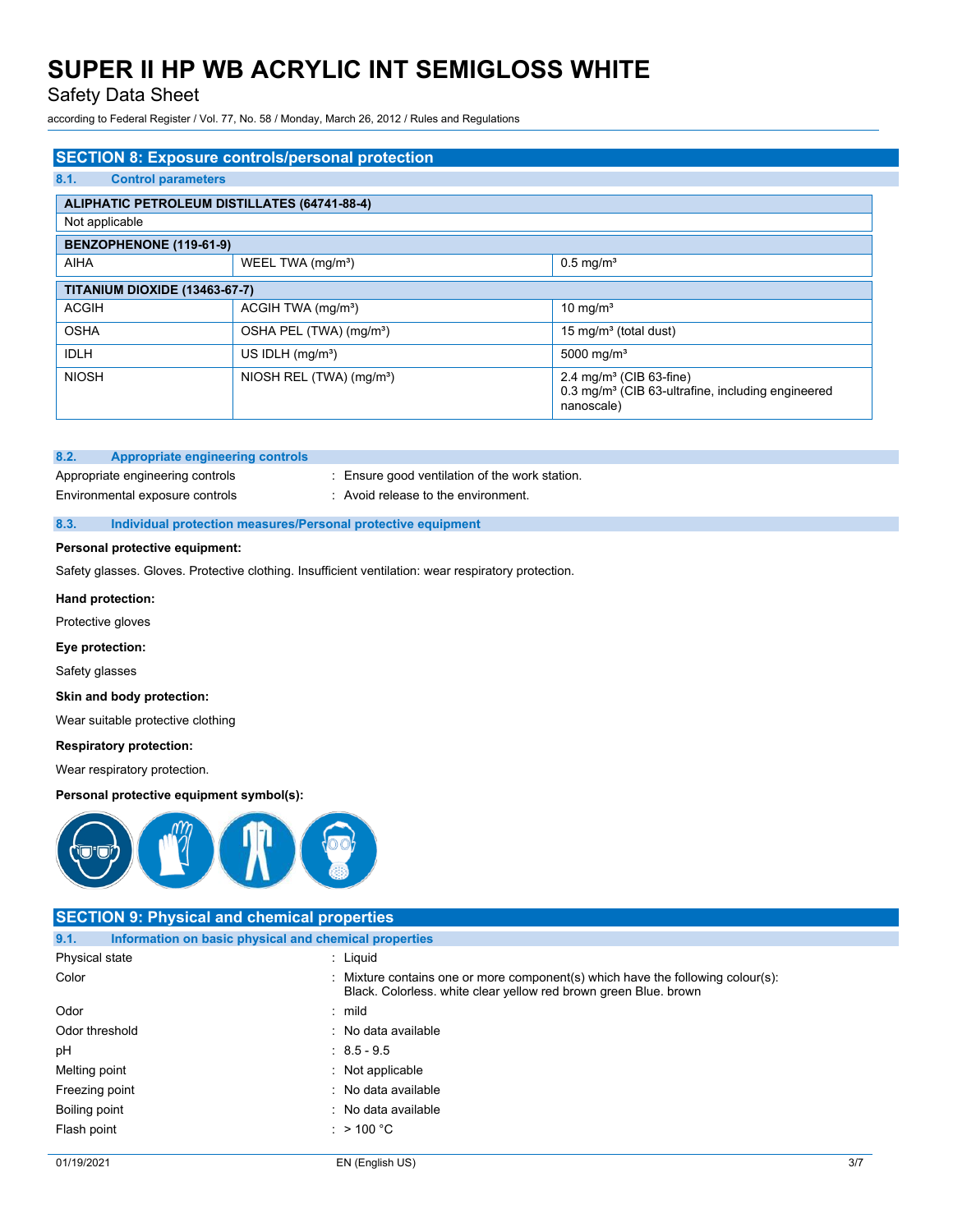## Safety Data Sheet

according to Federal Register / Vol. 77, No. 58 / Monday, March 26, 2012 / Rules and Regulations

| Relative evaporation rate (butyl acetate=1) | : No data available |
|---------------------------------------------|---------------------|
| Flammability (solid, gas)                   | Not applicable.     |
| Vapor pressure                              | No data available   |
| Relative vapor density at 20 °C             | No data available   |
| Specific gravity                            | : No data available |
| Specific gravity / density                  | 10.35 lb/gal        |
| Solubility                                  | No data available   |
| Log Pow                                     | No data available   |
| Auto-ignition temperature                   | No data available   |
| Decomposition temperature                   | No data available   |
| Viscosity, kinematic                        | No data available   |
| Viscosity, dynamic                          | No data available   |
| <b>Explosion limits</b>                     | : No data available |
| <b>Explosive properties</b>                 | No data available   |
| Oxidizing properties                        | No data available   |
|                                             |                     |

### **9.2. Other information**

No additional information available

## **SECTION 10: Stability and reactivity**

**10.1. Reactivity**

The product is non-reactive under normal conditions of use, storage and transport.

### **10.2. Chemical stability**

Stable under normal conditions.

### **10.3. Possibility of hazardous reactions**

No dangerous reactions known under normal conditions of use.

#### **10.4. Conditions to avoid**

None under recommended storage and handling conditions (see section 7).

#### **10.5. Incompatible materials**

No additional information available

### **10.6. Hazardous decomposition products**

Under normal conditions of storage and use, hazardous decomposition products should not be produced.

## **SECTION 11: Toxicological information**

| 11.1.<br>Information on toxicological effects |  |
|-----------------------------------------------|--|
|-----------------------------------------------|--|

: Not classified

| <b>ALIPHATIC PETROLEUM DISTILLATES (64741-88-4)</b> |                                                 |  |
|-----------------------------------------------------|-------------------------------------------------|--|
| LD50 oral rat                                       | > 5000 mg/kg                                    |  |
| LD50 dermal rabbit                                  | > 2000 mg/kg                                    |  |
| LC50 inhalation rat (mg/l)                          | $> 5530$ mg/m <sup>3</sup> (Exposure time: 4 h) |  |
| BENZOPHENONE (119-61-9)                             |                                                 |  |
| LD50 oral rat                                       | $> 10$ g/kg                                     |  |
| LD50 dermal rabbit                                  | 3535 mg/kg                                      |  |
| ATE US (dermal)                                     | 3535 mg/kg body weight                          |  |
| <b>TITANIUM DIOXIDE (13463-67-7)</b>                |                                                 |  |
| LD50 oral rat                                       | > 10000 mg/kg                                   |  |
| Skin corrosion/irritation                           | : Not classified                                |  |
|                                                     | pH: 8.5 - 9.5                                   |  |
| Serious eye damage/irritation                       | : Not classified                                |  |
|                                                     | pH: 8.5 - 9.5                                   |  |
| Respiratory or skin sensitization                   | : Not classified                                |  |
| Germ cell mutagenicity                              | : Not classified                                |  |
|                                                     |                                                 |  |
| 01/19/2021                                          | EN (English US)<br>4/7                          |  |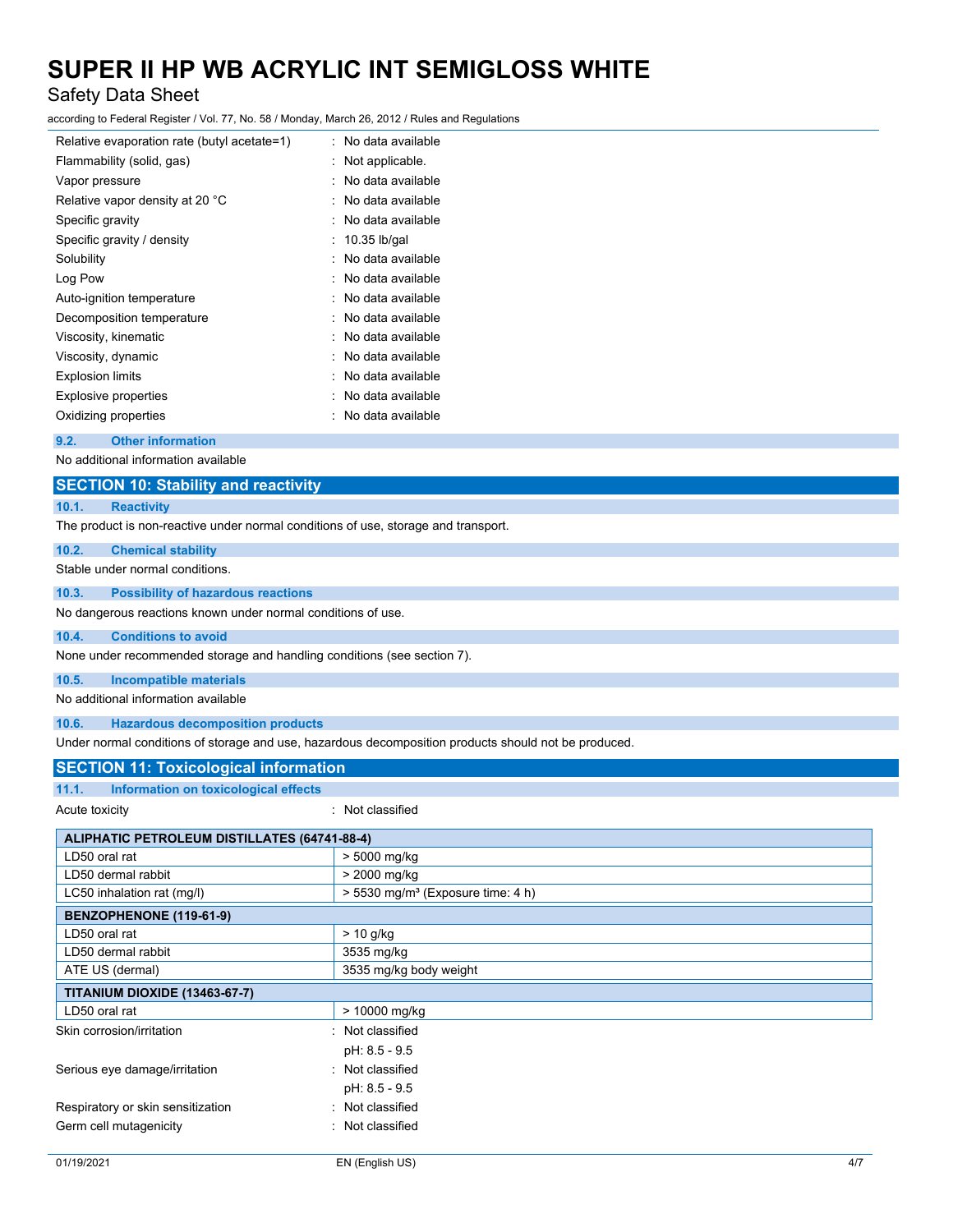Safety Data Sheet

according to Federal Register / Vol. 77, No. 58 / Monday, March 26, 2012 / Rules and Regulations

| Carcinogenicity                                       | : May cause cancer.                  |
|-------------------------------------------------------|--------------------------------------|
| BENZOPHENONE (119-61-9)                               |                                      |
| IARC group                                            | 2B - Possibly Carcinogenic to Humans |
| National Toxicity Program (NTP) Status                | Evidence of Carcinogenicity          |
| In OSHA Hazard Communication Carcinogen<br>list       | Yes                                  |
| <b>TITANIUM DIOXIDE (13463-67-7)</b>                  |                                      |
| IARC group                                            | 2B - Possibly Carcinogenic to Humans |
| In OSHA Hazard Communication Carcinogen<br>list       | Yes                                  |
| Reproductive toxicity                                 | Not classified<br>۰                  |
| Specific target organ toxicity – single exposure      | : Not classified                     |
| Specific target organ toxicity – repeated<br>exposure | : Not classified                     |
| Aspiration hazard                                     | Not classified<br>٠                  |
|                                                       |                                      |

| <b>SECTION 12: ECOlogical Information</b>    |                                                                                                                            |
|----------------------------------------------|----------------------------------------------------------------------------------------------------------------------------|
| 12.1.<br><b>Toxicity</b>                     |                                                                                                                            |
| Ecology - general                            | : The product is not considered harmful to aquatic organisms nor to cause long-term adverse<br>effects in the environment. |
| ALIPHATIC PETROLEUM DISTILLATES (64741-88-4) |                                                                                                                            |
| LC50 fish 1                                  | > 5000 mg/l (Exposure time: 96 h - Species: Oncorhynchus mykiss)                                                           |
| EC50 Daphnia 1                               | > 1000 mg/l (Exposure time: 48 h - Species: Daphnia magna)                                                                 |
| BENZOPHENONE (119-61-9)                      |                                                                                                                            |

LC50 fish 1 13.2 - 15.3 mg/l (Exposure time: 96 h - Species: Pimephales promelas [flow-through])

| 12.2. | <b>Persistence and degradability</b> |  |
|-------|--------------------------------------|--|
|       |                                      |  |

No additional information available

### **12.3. Bioaccumulative potential**

| BENZOPHENONE (119-61-9) |                   |
|-------------------------|-------------------|
| BCF fish                | <u>ດ ຕ</u><br>J.Z |
| Log Pow                 | $\sim$<br>ے.د     |

## **12.4. Mobility in soil**

No additional information available

## **12.5. Other adverse effects**

No additional information available

| <b>SECTION 13: Disposal considerations</b> |                                                                                                                                                                                                                         |  |  |  |
|--------------------------------------------|-------------------------------------------------------------------------------------------------------------------------------------------------------------------------------------------------------------------------|--|--|--|
| 13.1.<br><b>Disposal methods</b>           |                                                                                                                                                                                                                         |  |  |  |
| Waste treatment methods                    | : Dispose of contents/container in accordance with licensed collector's sorting instructions.                                                                                                                           |  |  |  |
| Product/Packaging disposal recommendations | : Avoid release to the environment. Discharging into rivers and drains is forbidden. Dispose of<br>contents/container to hazardous or special waste collection point in accordance with state and<br>local regulations. |  |  |  |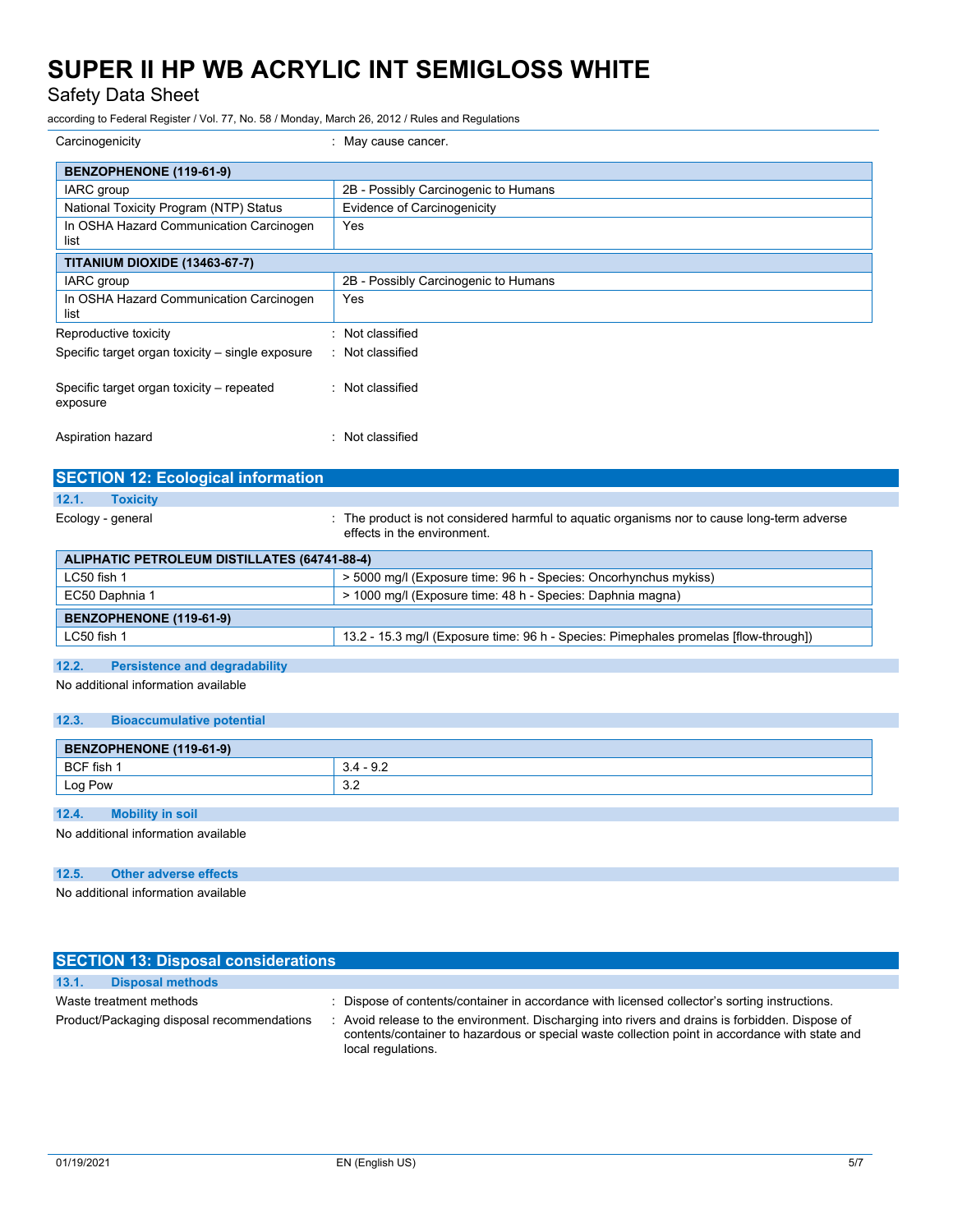## Safety Data Sheet

according to Federal Register / Vol. 77, No. 58 / Monday, March 26, 2012 / Rules and Regulations

### **SECTION 14: Transport information**

### **Department of Transportation (DOT)**

In accordance with DOT

Not applicable

### **Transportation of Dangerous Goods**

Not applicable

### **Transport by sea**

Not applicable

### **Air transport**

Not applicable

## **SECTION 15: Regulatory information**

**15.1. US Federal regulations**

| ALIPHATIC PETROLEUM DISTILLATES (64741-88-4)                              |                                                                                        |  |
|---------------------------------------------------------------------------|----------------------------------------------------------------------------------------|--|
| Listed on the United States TSCA (Toxic Substances Control Act) inventory |                                                                                        |  |
| BENZOPHENONE (119-61-9)                                                   |                                                                                        |  |
| Listed on the United States TSCA (Toxic Substances Control Act) inventory |                                                                                        |  |
| EPA TSCA Regulatory Flag                                                  | T - T - indicates a substance that is the subject of a Section 4 test rule under TSCA. |  |
| <b>TITANIUM DIOXIDE (13463-67-7)</b>                                      |                                                                                        |  |
| Listed on the United States TSCA (Toxic Substances Control Act) inventory |                                                                                        |  |

### **15.2. International regulations**

#### **CANADA**

### **ALIPHATIC PETROLEUM DISTILLATES (64741-88-4)**

Listed on the Canadian DSL (Domestic Substances List) inventory.

### **BENZOPHENONE (119-61-9)**

Listed on the Canadian DSL (Domestic Substances List) inventory.

### **TITANIUM DIOXIDE (13463-67-7)**

Listed on the Canadian DSL (Domestic Substances List) inventory.

### **EU-Regulations**

### **ALIPHATIC PETROLEUM DISTILLATES (64741-88-4)**

Listed on the EEC inventory EINECS (European Inventory of Existing Commercial Chemical Substances) substances.

## **BENZOPHENONE (119-61-9)**

Listed on the EEC inventory EINECS (European Inventory of Existing Commercial Chemical Substances) substances.

## **TITANIUM DIOXIDE (13463-67-7)**

Listed on the EEC inventory EINECS (European Inventory of Existing Commercial Chemical Substances) substances.

### **National regulations**

### **ALIPHATIC PETROLEUM DISTILLATES (64741-88-4)**

Listed on the AICS (the Australian Inventory of Chemical Substances)

Listed on Inventory of Existing Chemical Substances (IECSC)

Listed on the Korean ECL (Existing Chemical List) inventory.

Listed on New Zealand - Inventory of Chemicals (NZIoC)

Listed on Inventory of Chemicals and Chemical Substances (PICCS)

Listed on INSQ (Mexican National Inventory of Chemical Substances)

Listed on the TCSI (Taiwan Chemical Substance Inventory)